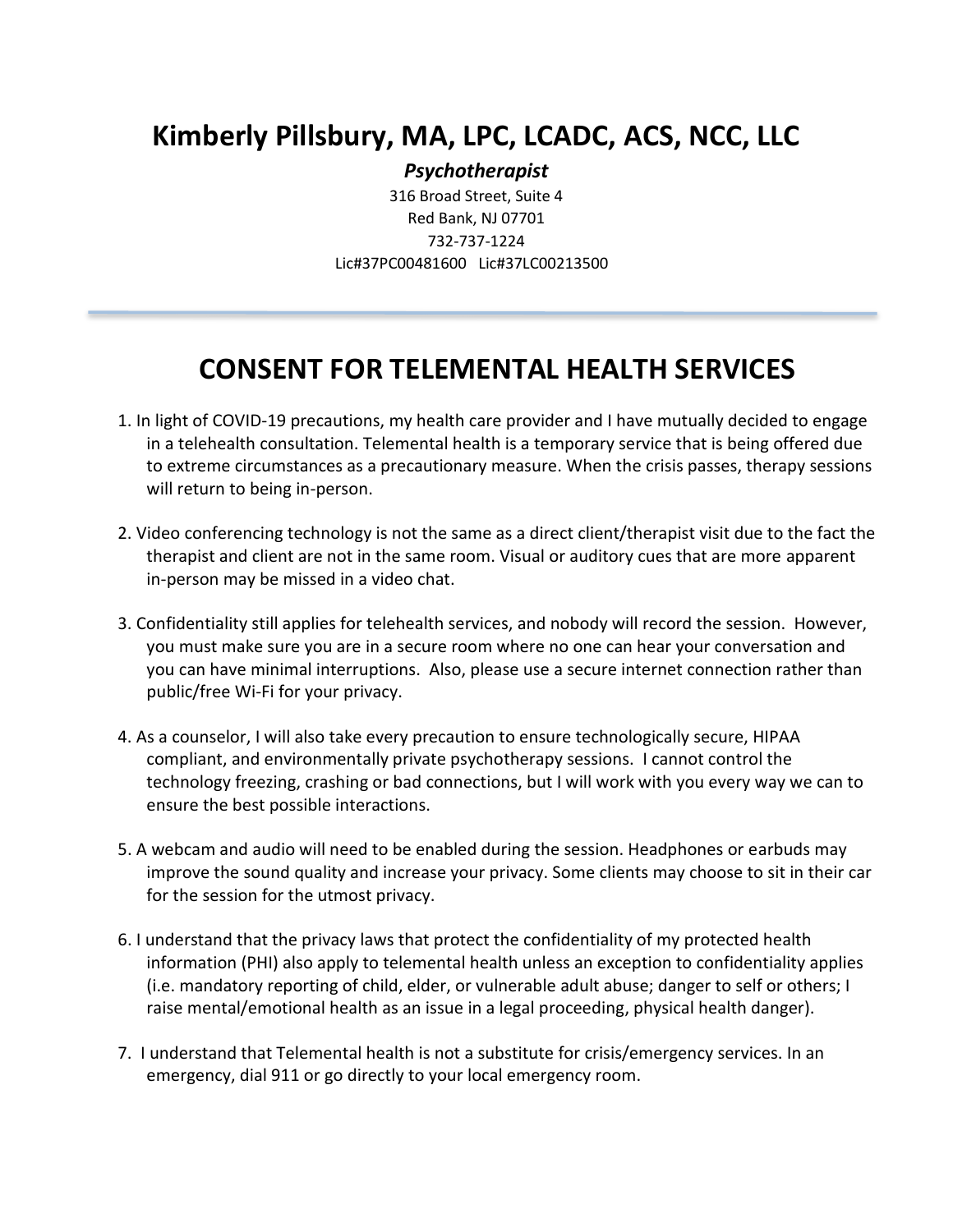- 8. I understand that if I am having suicidal or homicidal thoughts, actively experiencing psychotic symptoms or experiencing a mental health crisis that cannot be resolved remotely, it may be determined that telemental health services are not appropriate and a higher level of care is required. I understand that my therapist may need to contact my emergency contact and/or appropriate authorities in case of an emergency.
- 9. I understand that a telehealth consultation has potential benefits including easier access to care, less potential exposure to COVID-19, and the convenience of meeting from a location in **New Jersey** of my choosing.
- 10. I understand there are potential risks to this technology, including interruptions, unauthorized access, and technical difficulties. I understand that my health care provider or I can discontinue the telehealth consult/visit if it is felt that the videoconferencing connections are not adequate for the situation. This will not jeopardize my access to future care, services, and benefits.
- IN CASE OF TECHNOLOGY FAILURE If service is disrupted due to a tech failure, please phone me at 732-737-1224. We may choose to reschedule if there are problems with connectivity.
- **STRUCTURE and COST OF THERAPY SESSIONS:** Telemental health sessions are the same fees as face to face sessions. (\$130 per session). It is the understanding of the provider that Telemental health sessions during the current COVID-19 outbreak may be covered the same as in person session with your insurance company. Prior to any session, please verify insurance status and coverage. Please contact your insurance to verify coverage via Telemental health before engaging in it so you are clear about what the cost will be to you. Payment is the responsibility of the client or guardian regardless of insurance reimbursement and is due at time of service.
- RELEASE OF LIABILITY: I unconditionally release and discharge Kimberly Pillsbury and Kimberly Pillsbury, LLC, from any liability in connection with my participation in the remote consultations. By signing this form, I certify:
	- That I have read or had this form read and/or had this form explained to me.
	- That I fully understand its contents including the risks and benefits of the procedure(s).
	- That I have had a direct conversation with my provider, during which I had the opportunity to ask questions in regard to this procedure. My questions have been answered and the risks, benefits and any practical alternatives have been discussed with me in a language in which I understand.

BY SIGNING THIS DOCUMENT, I AM AGREEING THAT I READ AND UNDERSTOOD IT.

\_\_\_\_\_\_\_\_\_\_\_\_\_\_\_\_\_\_\_\_\_\_\_\_\_\_\_\_\_\_\_\_\_\_\_\_\_\_\_\_\_\_\_\_\_\_\_ \_\_\_\_\_\_\_\_\_\_\_\_\_\_\_\_\_

Signature Date